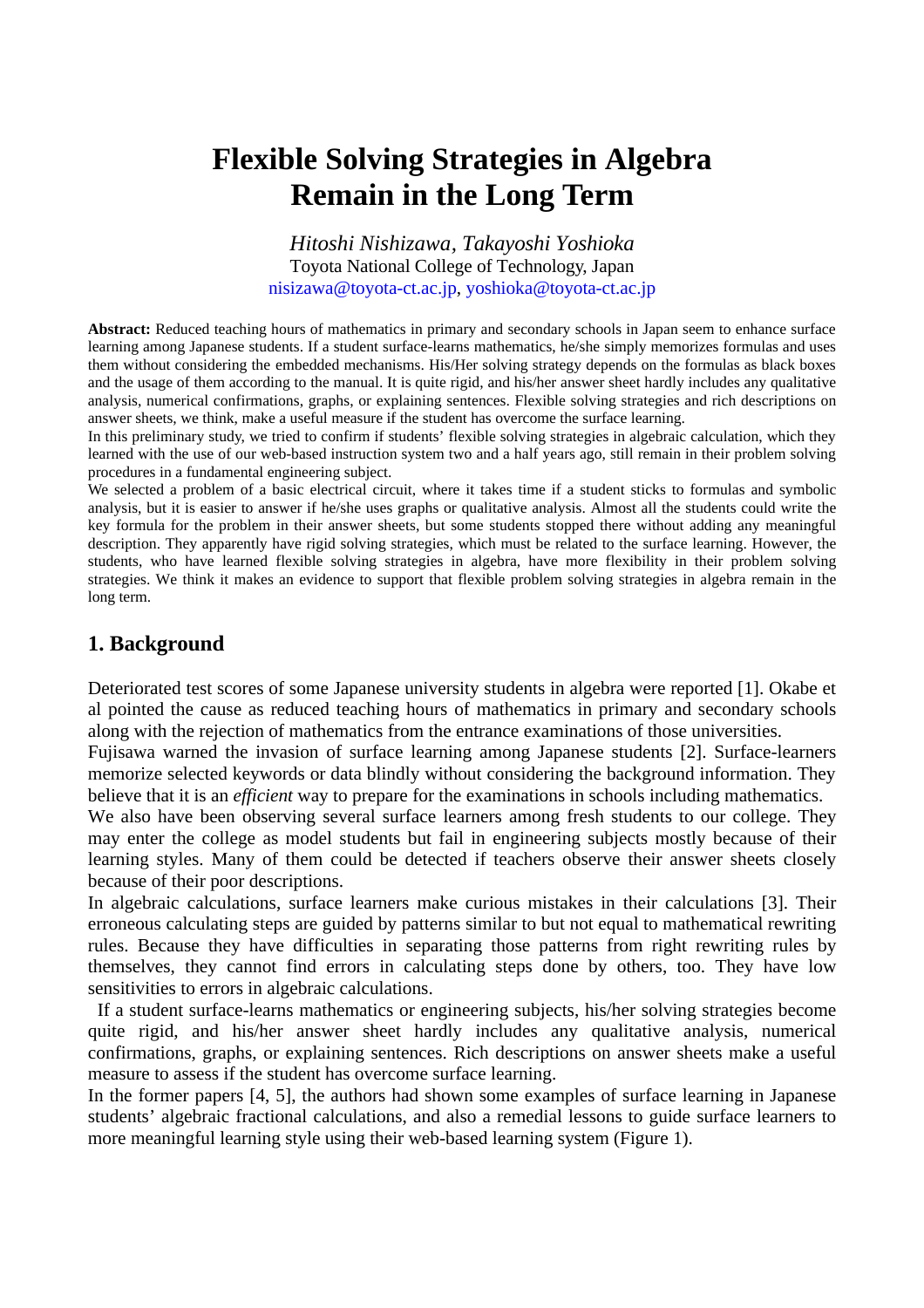The web-based learning system helped a student in;

- 1) showing a numerical counter example of the erroneous calculating step to let him/her recognize that he/she actually made a mistake,
- 2) showing a correct calculating step according to a mathematical rewriting rule responding to the request of the student one by one,
- 3) and providing the calculating opportunity where his/her every calculating step was evaluated immediately and got the feedback telling if the step was correct or not.



Figure 1 Three Pages of the Web-based Learning System of Algebraic Fractions [4, 5]

## **2. The Relation of This Study with Former Studies**

In 2002/2003 school year, six students (students A in Table 1) in the first grade of our college (age 15) were selected for the remedial lessons of algebraic fractional calculations with our Web-based learning system [4, 5]. They were the lowest performers in the class (students A, Bs, and Bo in Table 1) at the pre-test of algebraic fractional calculations.

| Date                                                                                          | Activity                                                    | <b>Students</b> |    |        |
|-----------------------------------------------------------------------------------------------|-------------------------------------------------------------|-----------------|----|--------|
|                                                                                               |                                                             | A               | Bs | Bo     |
| Oct. 2002                                                                                     | Pre-test (Calculating algebraic fractions)                  | 6               | 36 |        |
| Nov. 2002                                                                                     | Remedial lessons with Web-based learning system             | 6               |    |        |
| Dec. 2002                                                                                     | Post-test 1 (Calculating algebraic fractions)               | 6               | 4  | 32     |
| Feb. 2003                                                                                     | Post-test 2 (Finding errors)                                | 6               | 4  |        |
| Jun. 2005                                                                                     | Post-test 3 (qualitative analysis in an electrical circuit) | 6               | 4  | $21^*$ |
| * 11 students Bo are absent from our college on June 2005 because of their extra study abroad |                                                             |                 |    |        |

Table 1 List of activities and related students in this study

After the remedial lessons, their performances were compared with their classmates (students Bs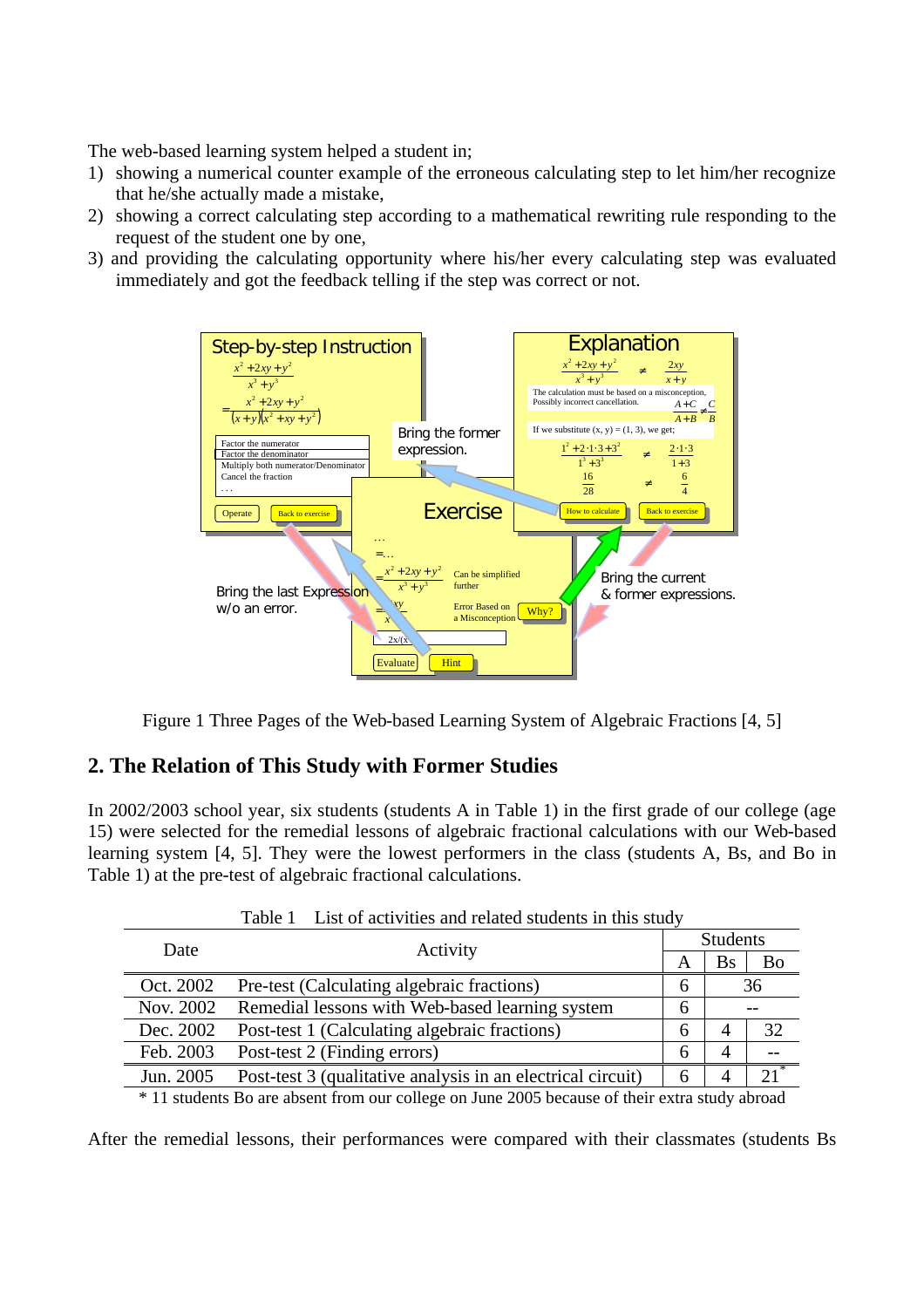and Bo in Table 1) in two types of post-tests: a calculating test and finding-errors test. Students A were as good as students B (Bs and Bo) in post-test 1 (calculation), and better than students Bs in post-test 2 (error-finding). Students Bs were the lowest performers among students B (Bs and Bo) in the pre-test, but better than students A in it.

In this study, solving strategies of students A are to be compared with the one of students B (Bs and Bo) in post-test 3 in Table 1, a test of qualitative analysis in an electrical circuit. Students A and Bs, fourth grade students in 2005/2006 school year, are the same students as former studies. Only 11 students of group Bo are missing in this study because of their extra study abroad.

At the error-finding post-test 2 in Table 1 [4, 5], a student was required to evaluate the printed answer sheet with four correct calculations, three calculations with careless mistakes, and two calculations with errors influenced by typical incorrect calculating patterns. Their task is to find the errors in whole calculating steps. When they found an error in any of the calculating steps, they were instructed to point the position and to describe what kind of error it was.

In the post-test 2, all the students (A and Bs) succeeded to identify the correct calculations but failed to find some of the incorrect calculations. While the students A identified 83% of careless mistakes and 83% of errors according to incorrect rewriting rules, the students Bs only identified only 50% and 63% respectively. The authors concluded the high sensitivity was one of the evidence that the students had escaped surface learning and gained more flexible solving strategies of algebra. They also expected that the flexible solving strategies would ease the students' learning of engineering subjects in their higher grades, and remain in the long term.

# **3. Engineering Problem Solved in this Study**

In this paper, we studied if the students A still keep the advantage of flexible solving strategies in algebraic calculations to students Bs even after two and a half years of their remedial lessons. For that purpose, we prepared the post-test 3 (qualitative analysis in an engineering problem).



Figure 2 The electrical circuit and the applied voltage function  $v(t)$ 

The problem requests the students to draw a graph of time dependent electrical current flowing through an inductor (coil) when a voltage applied across the inductor is given as a graph of the function (Figure 2). This is a fundamental problem of electrical circuit and the relation of the voltage  $v(t)$  and the current *i* (*t*) is well known as Faraday's law  $v(t) = L \frac{di(t)}{dt}$ *dt*  $v(t) = L \frac{di(t)}{dt}$ , where L is the self inductance of the inductor in [H].

Because the voltage is given as a series of columns (constant function) of different values, it is easy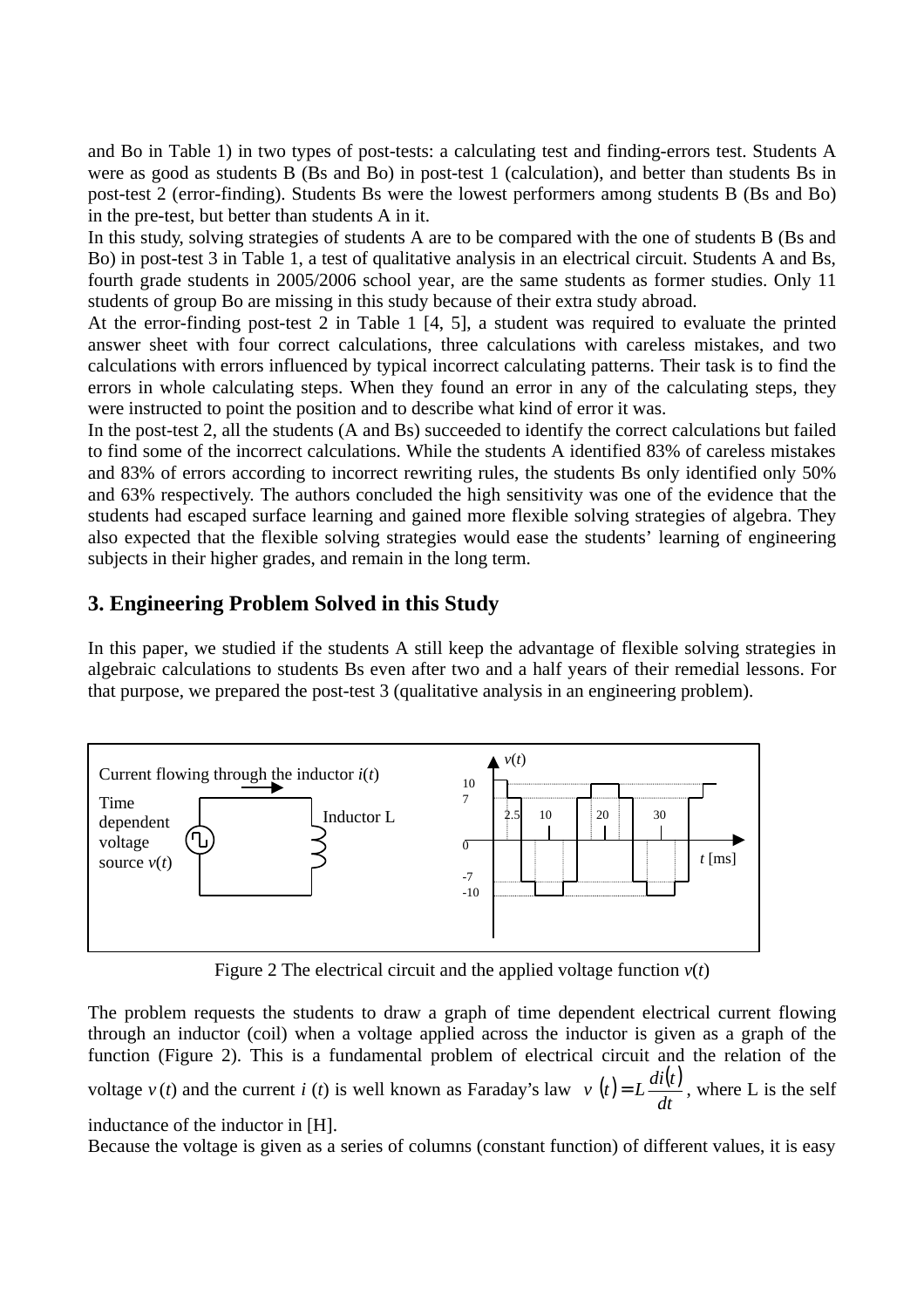to figure out the graph of the current  $i(t)$  as a series of connected straight lines if one understands graphical influence of integration. Actually, qualitative analysis is enough to solve the problem. As we have expected, most of the students remembered the Faraday's formula and wrote it down on their answer sheets. Many students drew the graph of the current  $i(t)$  immediately afterwards although they were different in completion.

But some students stopped their answer just after writing the formula. There were no graph or no descriptive sentence. They either could not understand the graphical influence of integration because of their surface learning of calculus and/or fundamental electrical circuit theory. The rigid solving style, where without detailed procedures they could not start writing their solutions, is a typical feature of surface learning.

This problem becomes a little complicated when one sticks to symbolic solution because the voltage function in symbolic expression is divided into several constant functions. Integrating the functions with appropriate initial conditions repeatedly becomes a long procedure and takes some time, which prevents the surface-learners from starting the procedure. The problem is expected to measure the flexibility of the students solving strategies.

# **4. Skill of Qualitative Analysis in Engineering Problem**

There are three types of answers in their answer sheets;

#### **a) Mostly a graph**

Because the students are requested to draw the graph of current  $i(t)$ , many answer sheets include a graph of  $i(t)$ . Some of the graphs show every feature of  $i(t)$ , but the others show some of it.

#### **b) Only symbolic calculation**

Some answer sheets have no graph in them. The students apparently tried to deduce the current *i*(t) by integrating the function *v*(t), but *all* failed. Their solving strategies are quite rigid.

#### **c) Both of them**

Perfect answers but they are difficult to evaluate in this study. If the student has deduced the function  $i(t)$  first by integrating  $v(t)$  and draw the graph using the function, we cannot tell how flexible his/her solving strategies are.

Considering the three types of answers, we evaluated their answers according to the following three criteria;

- 1) If they draw graphs of *i*(*t*) in their answer sheet, add 1.0 point.
- 2) If the graphs show the phase delay as the result of integration, add 1.0 point. When the phase is shifted to the opposite direction, the point is reduced to 0.5.
- 3) If the graphs are a series of connected straight lines, add 1.0 point. For a curved line but similar to the straight lines, add 0.5 points instead.

We call the total points as "Completion of the Graph" in Figure 3 and 4. Completion of the graph for all the students B (Bs and Bo) disperse from zero to three points, and the average point is 1.84, which means the average student in group B can select to draw a graph, mostly knows the phase shift caused by integration, but cannot tell the function as connected straight lines in his/her qualitative analysis. Several answer sheets of highest score 3.0 have complete procedure of quantitative analysis. Almost all the answer sheets of lowest score 0.0 have no description than the Faraday's formula. The completion of the graph of students A (average: 1.92 points) is as high as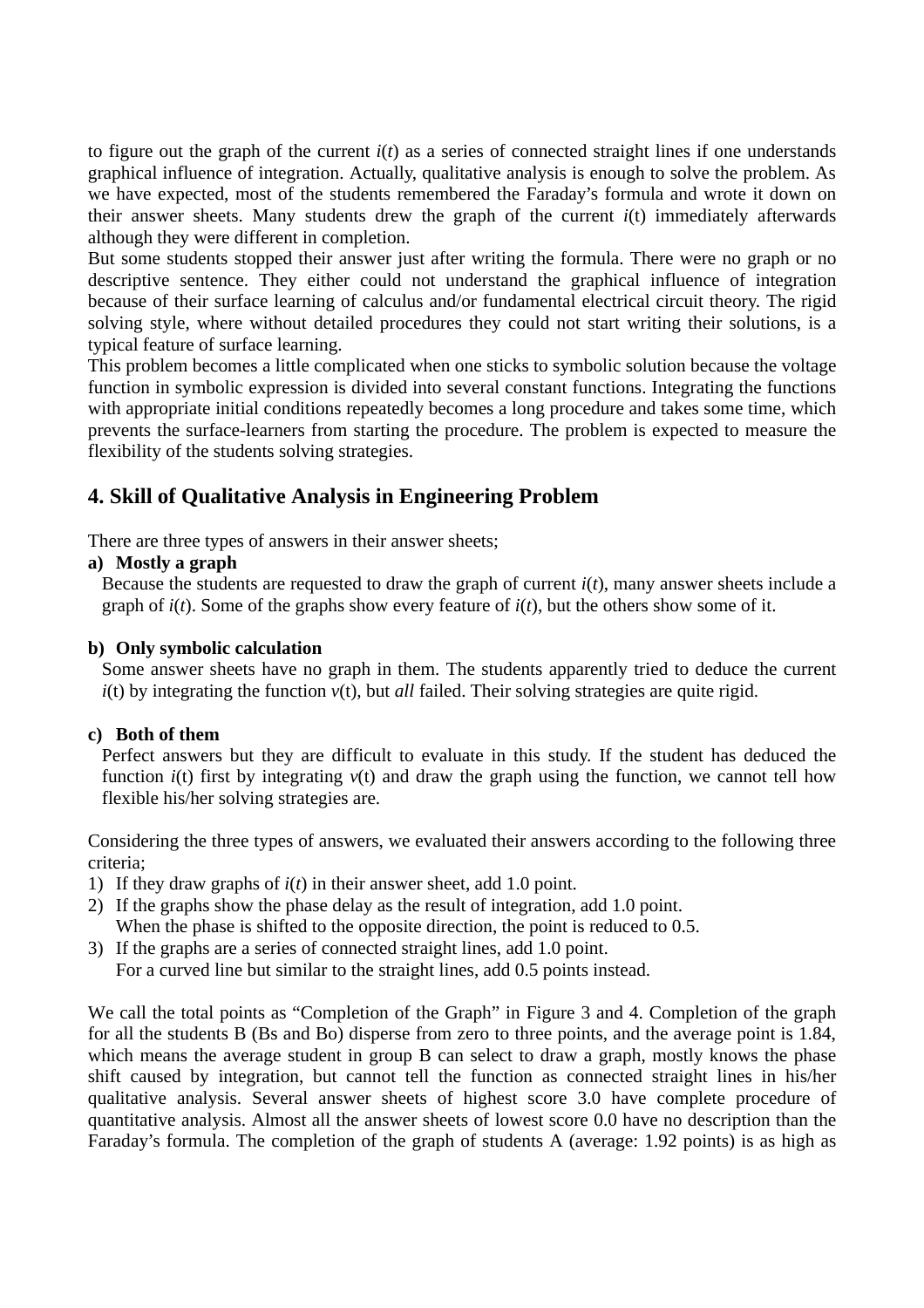the one of students Bs and Bo.

Also, the two test scores, the sensitivity to errors in error-finding post-test 2 and the completion of the graph in post-test 3, are compared in Figure 4. They are correlated if we exclude two students A4 and Bs4. The correlation implies that flexible solving strategies developed in algebraic calculations remain in relatively high ratio of the students after two and a half years and appear as the skills of qualitative analysis in engineering problem solving.



Figure 3 Completion of the graph Figure 4 Correlation of sensitivities to errors

for students B (Bs and Bo) and completion of the graph

## **5. Discussion**

The students who understand the nature of integration and fundamental knowledge of electrical circuit are expected to analyze the circuit current qualitatively first, recognize the phase shift of the graph caused by the integration, and draw a connected lines for the function *i*(*t*) in this problem, even though most of the other problems in this subject need quantitative analysis. In this case, we think the problem fits the purpose of measuring the students' skills of qualitative analysis as an evidence of flexible problem solving strategies. And the answer sheet with no graph, which gets zero points in the completion of the graph, has every feature of surface learning. Although it is rather difficult to judge the perfect answers that use both graphs and completed quantitative analysis (there are three answer sheets from students Bo), completion of graphs in the other answer sheets tells the students' skills of qualitative analysis.

We also have to remind the fact that there is no student who has low sensitivity in the error-finding post-test 2 of algebraic calculations in former studies but high completion of the graph in post-test 3 in this study (There is no dot in the upper-left corner of Figure 4). Although the high sensitivity to errors in algebraic calculations does not guarantee the success in mathematics and engineering subjects, we are afraid that rigid solving strategies we observed in algebraic calculations have fatal influence in learning those subjects.

We have confirmed the need of teaching flexible solving strategies *in algebra*, we think.